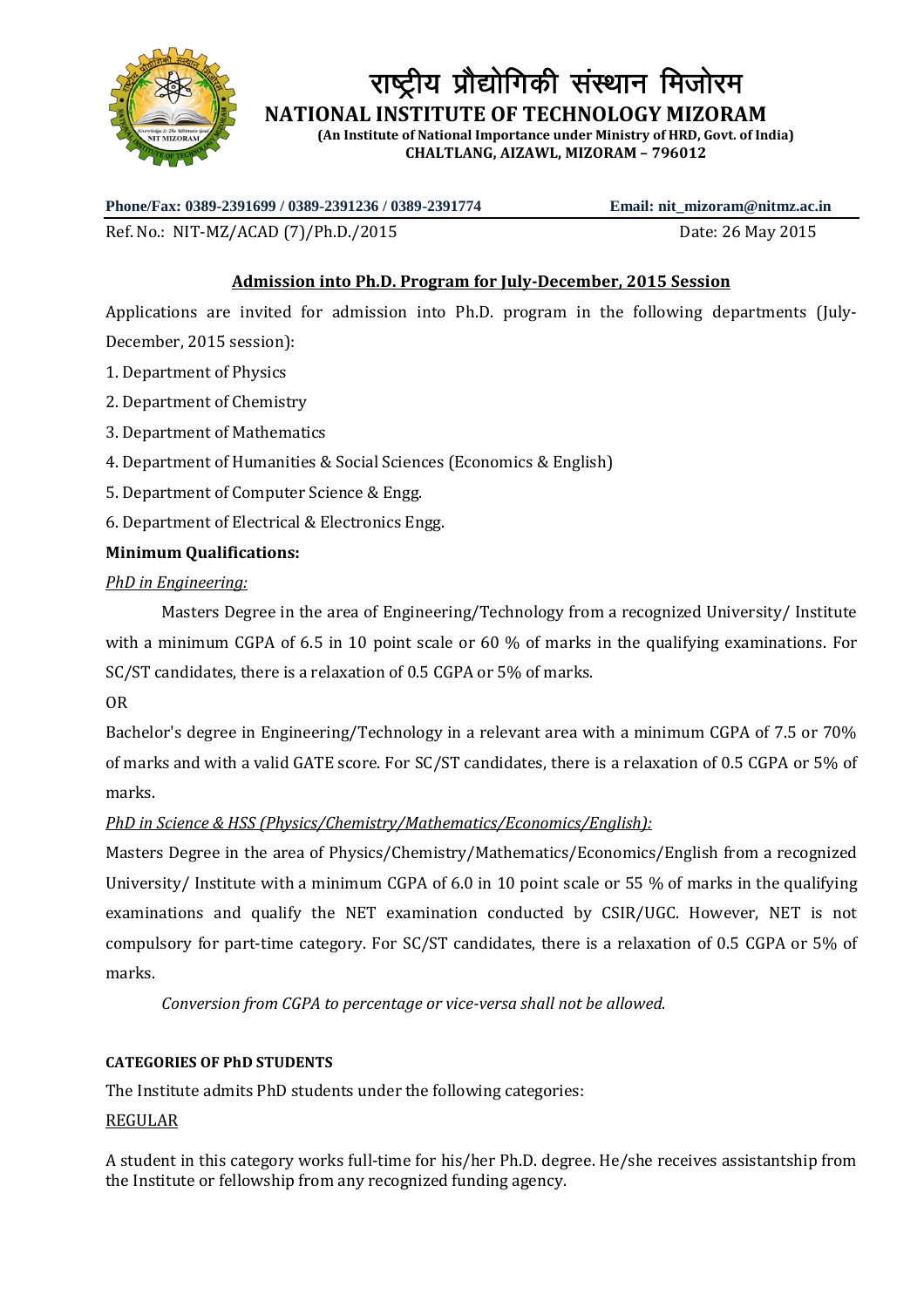#### SPONSORED

A student in this category is sponsored by a recognized R&D organization, academic institution, government organization or industry for doing research in the Institute on a fulltime basis. The Institute does not provide any assistantship/fellowship to such a student.

#### SELF-FINANCED

A student in this category works full-time or part-time towards the Ph.D. Programme. The Institute does not provide any assistantship/fellowship to such a student.

#### PROJECT-STAFF

This category refers to a student who is working on a sponsored project in the Institute and is admitted to the PhD Programme to work on a full-time basis. The remaining duration of the project at the time of admission should be at least one year. If the project gets completed before the student completes his/her PhD Programme, his/her category will be converted to that of REGULAR category.

#### PART-TIME

A student in this category is a professionally employed person, who pursues the PhD Programme while continuing the duties of his/her service in NIT Mizoram or elsewhere. The Institute does not provide any assistantship/fellowship to such a student.

#### EXTERNAL

This category refers to a student employed in an R&D organization/academic institution/industry having adequate research facilities. The research work leading to the PhD degree may be carried out largely in the parent organization of the candidate under a Local Supervisor from the organization but with the overall guidance provided by a faculty member (Institute Supervisor) of the Department/Centre in which he/she is registered. The Institute does not provide any assistantship/fellowship to such a student.

## **Assistantship**:

A student under REGULAR category may receive assistantship from the Institute or fellowship from any recognized funding agency. Institute fellowship shall be as follows:

| <b>Type of Candidate</b> |           |      |  | For the 1st & 2nd Years           | 3 <sup>rd</sup> Year onwards |
|--------------------------|-----------|------|--|-----------------------------------|------------------------------|
|                          | candidate | with |  | valid   Rs. $25,000/$ - per month | Rs. 28,000/- per month       |
| NET/GATE certificate     |           |      |  |                                   |                              |

*An amount of Rs. 10,000/- shall be given as Contingent expenses per year.*

## **How to Apply:**

Application form can be downloaded from Institute website (www.nitmz.ac.in). Self attested copies of necessary supporting documents and a demand draft (of Rs**. 200**/- for General/OBC **OR** Rs. **100**/- for SC/ST); drawn in favour of "Director, NIT Mizoram" payable at SBI, Bawngkawn Branch should be attached with filled in application form. Application form complete in all respects should reach the **Heads of the respective Department**, **NIT Mizoram, Chaltlang (Dawrkawn), Aizawl, Mizoram – 796012** by **29th June, 2015 super-scribing "Application for admission into Ph.D. program in the Department of \_\_\_\_\_\_\_\_\_\_\_\_\_\_\_" on the envelope.** Any application received after 5:00 PM on